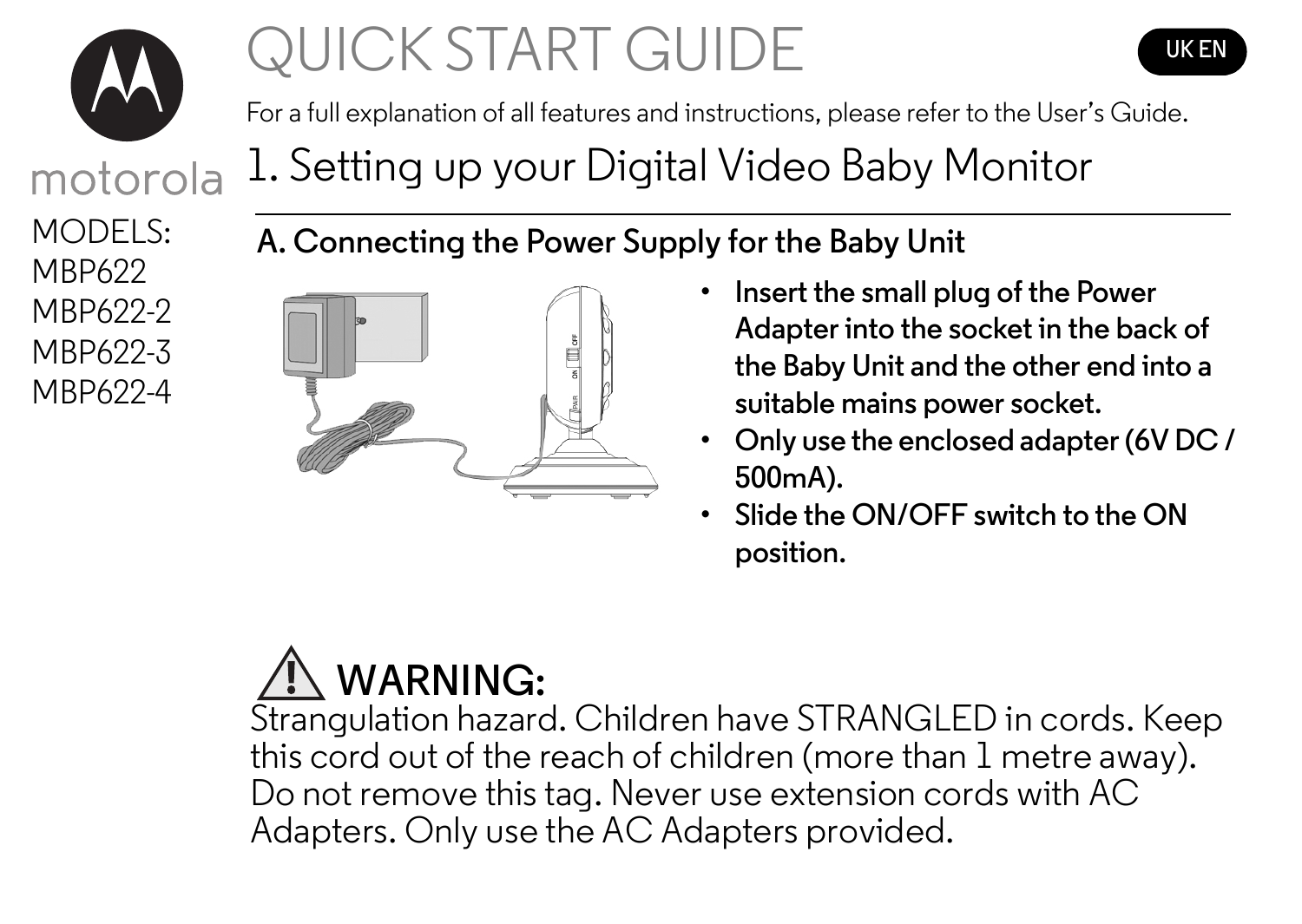

#### **B. Installing the battery pack for the Parent Unit**



- **A rechargeable battery pack is supplied and should be installed and charged, so that the Parent Unit can be moved without losing the link and picture from the Baby Unit(s).**
- **Insert the wire tab of the rechargeable battery pack into the contact slot as shown and fit the battery pack into the compartment.**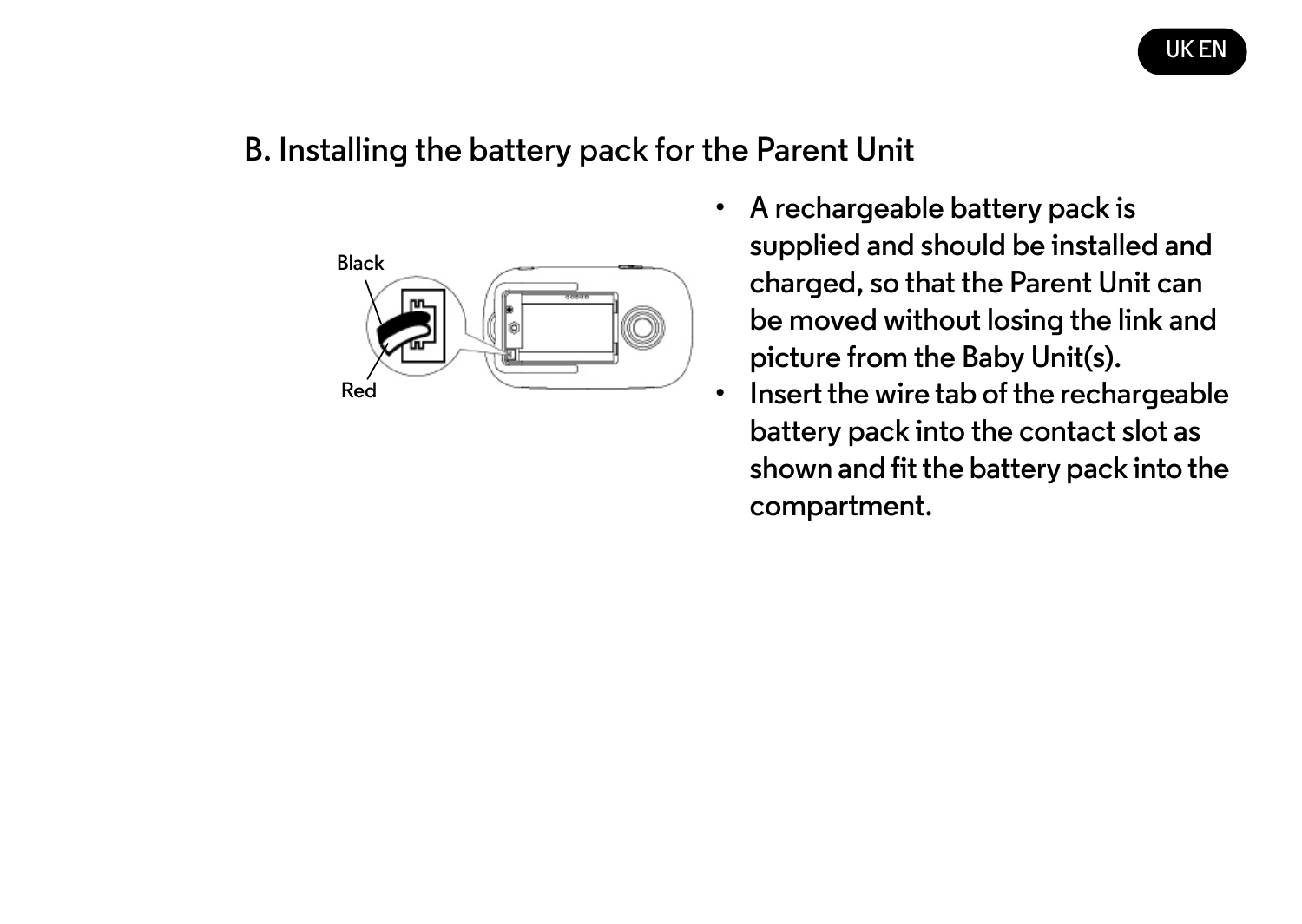#### **C. Fastening the cover of the Parent Unit**



- **Place the battery compartment cover over the battery, making sure the battery wires are carefully pushed down and the cover fits properly.**
- **Gently tighten the screw using a small cross-head or flat-head screwdriver.**

**D. Connecting the Power Supply for the Parent Unit**



- **Power Adapter into the socket in the side of the Parent Unit and plug the other end into a suitable mains power socket.**
- **Only use the enclosed adapter (6V DC/ 500mA).**
- **Press and hold the ON/OFF button on the side of the Parent Unit to turn it ON.**

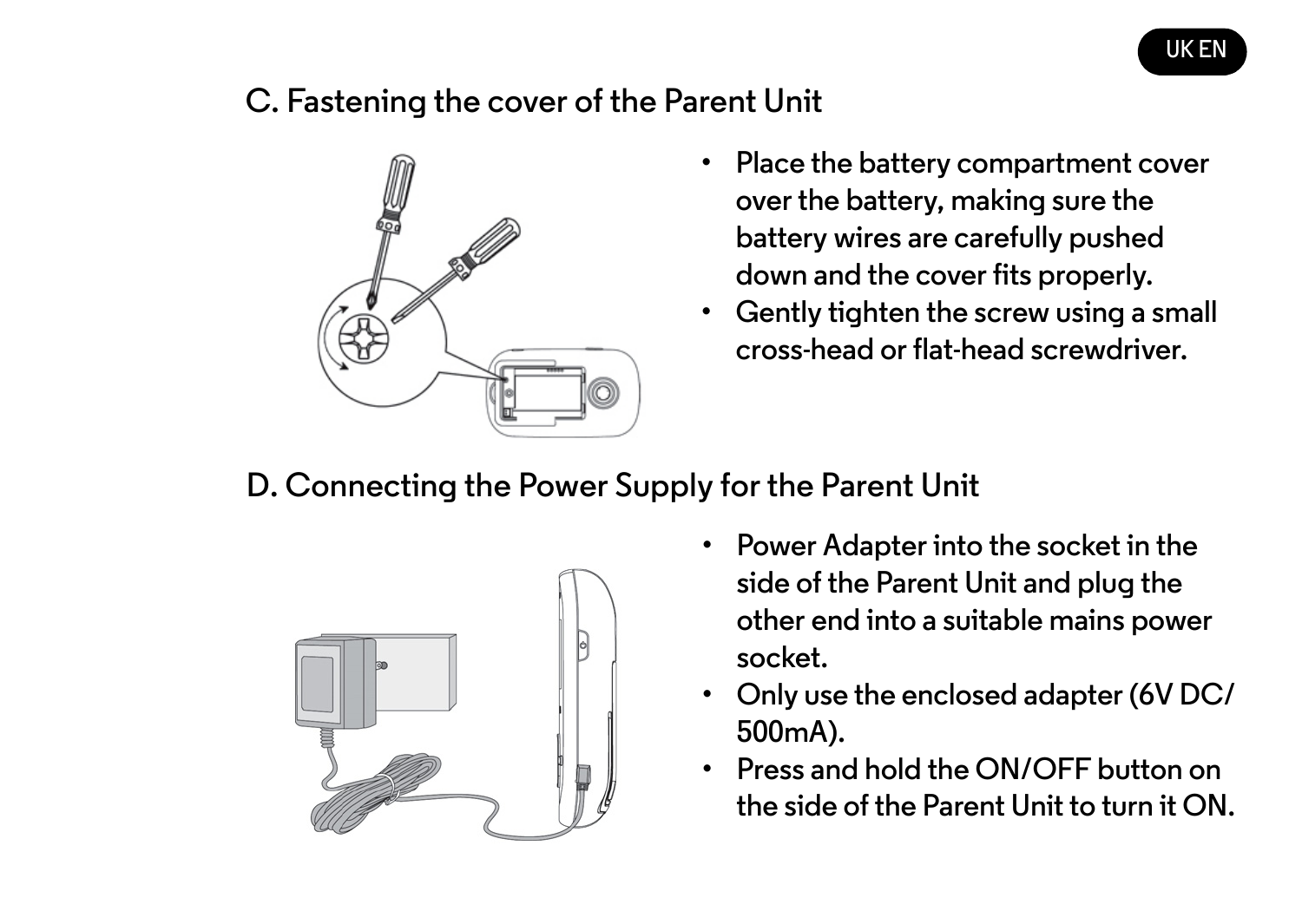

### 2. Basic Operation of the Keys

| <b>Parent Unit</b> |                                |                                                                                                                                                          |  |
|--------------------|--------------------------------|----------------------------------------------------------------------------------------------------------------------------------------------------------|--|
| پ                  | Power / Video<br>ON/OFF button | Press and hold to switch the Parent Unit ON/OFF.<br>In monitor mode, press to turn the LCD screen ON/OFF.                                                |  |
| d+                 | UP/VOL+ buttonl                | Press to increase sound volume. Press to scroll up menu<br>options/settings. Press to tilt up in zoom mode.                                              |  |
| ţ                  | DOWN/VOL-<br>button            | Press to decrease sound volume. Press to scroll down<br>menu options/settings. Press to tilt down in zoom mode.                                          |  |
| ≔<br>ок            | <b>MENU/OK</b><br>button       | Press to open menu options. Press to confirm a selection.                                                                                                |  |
| G                  | Return button                  | Press to return to previous menu level. Press to pan left in<br>zoom mode.                                                                               |  |
| q                  | Switch Camera                  | Press to switch between Camera Units. (If paired with<br>more than one Camera)<br>Press to pan right in zoom mode.                                       |  |
| $\mathfrak{B}$     | ZOOM button                    | Press once to switch to 2X Zoom mode. Press again to<br>return to normal mode (1X).                                                                      |  |
| <b>Baby Unit</b>   |                                |                                                                                                                                                          |  |
| ON/OFF switch      |                                | Slide the ON/OFF switch to the ON position to switch<br>ON the Baby Unit.<br>Slide the ON/OFF switch to the OFF position to switch<br>OFF the Baby Unit. |  |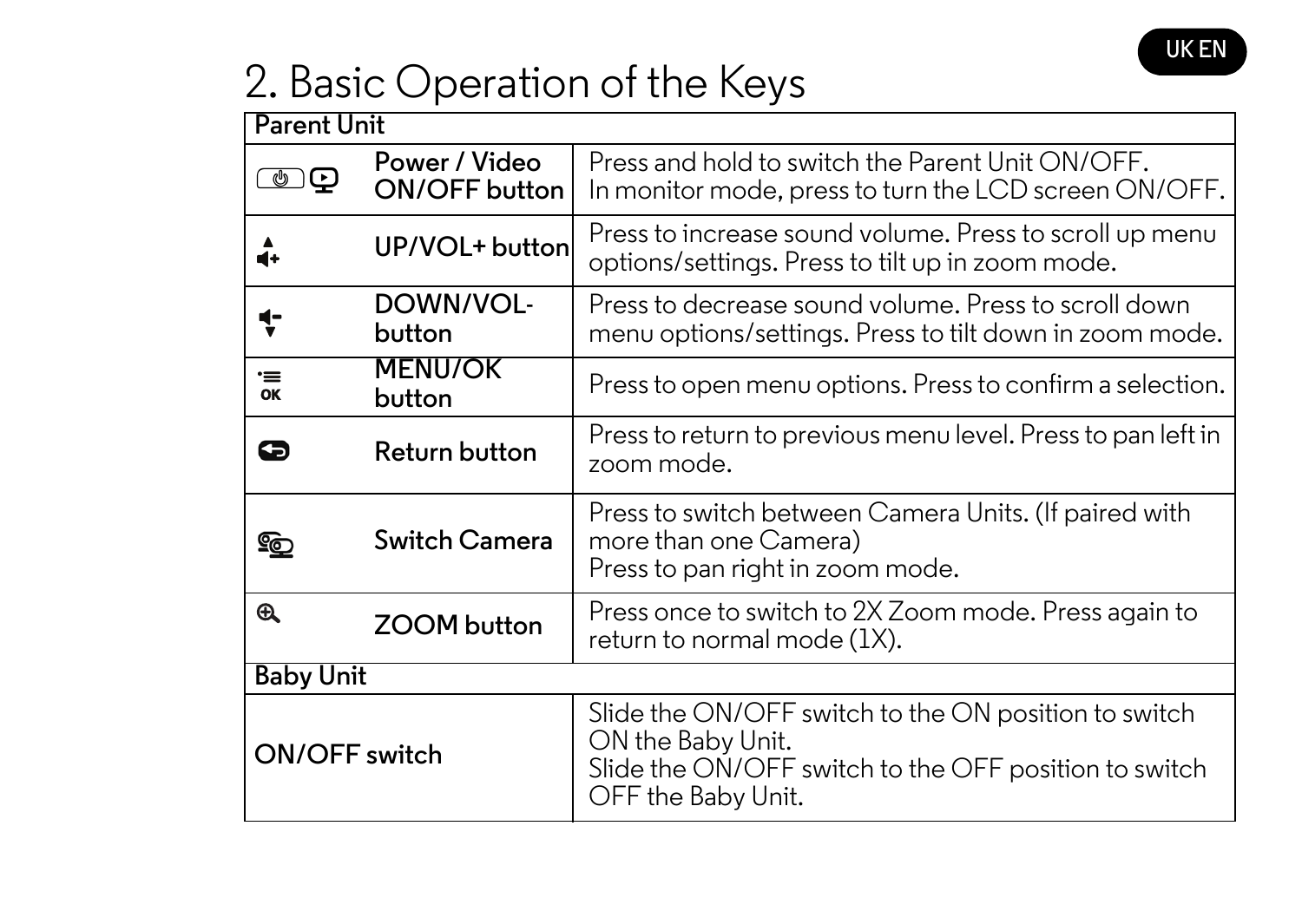

## 3. General Information

If your product is not working properly, read this Quick Start Guide or the User's Guide of one of the models listed on page 1.

Contact Customer Service:

#### **+44 (0) 844 557 0890 (UK only) +44 (0) 8187 62092 (ROI)**

#### **Consumer Products and Accessories Limited Warranty ("Warranty")**

Thank you for purchasing this Motorola branded product manufactured under license by Binatone Electronics International LTD ("BINATONE").

#### **What Does this Warranty Cover?**

Subject to the exclusions contained below, BINATONE warrants that this Motorola branded product ("Product") or certified accessory ("Accessory") sold for use with this product that it manufactured to be free from defects in materials and workmanship under normal consumer usage for the period outlined below. This Warranty is your exclusive warranty and is not transferable.

#### **Who is covered?**

This Warranty extends only to the first consumer purchaser, and is not transferable.

### **What will BINATONE do?**

BINATONE or its authorized distributor at its option and within a commercially reasonable time, will at no charge repair or replace any Products or Accessories that does not conform to this Warranty. We may use functionally equivalent reconditioned/ refurbished/ pre-owned or new Products, Accessories or parts.

### **What Other Limitations Are There?**

ANY IMPLIED WARRANTIES, INCLUDING WITHOUT LIMITATION THE IMPLIED WARRANTIES OF MERCHANTABILITY AND FITNESS FOR A PARTICULAR PURPOSE, SHALL BE LIMITED TO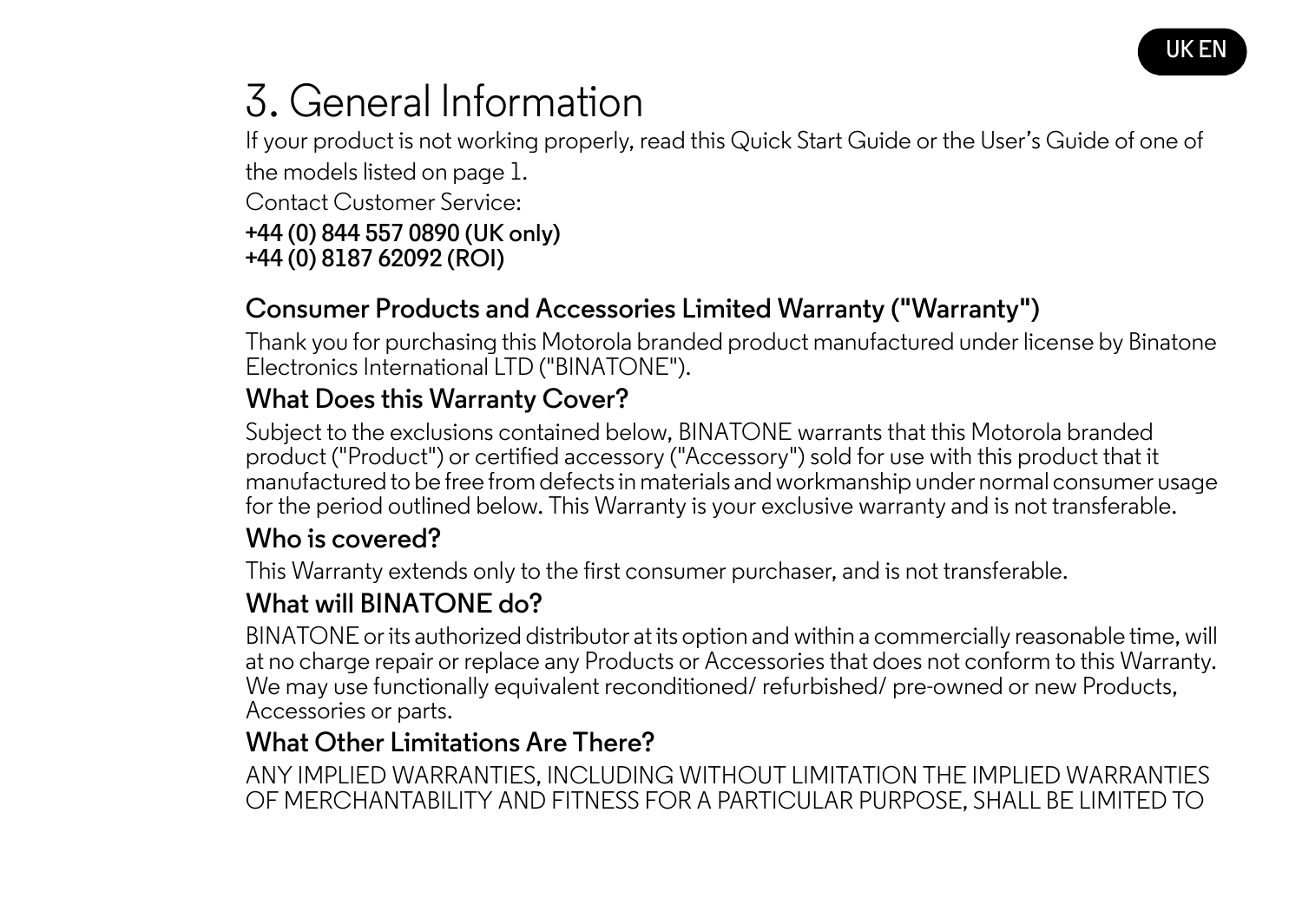THE DURATION OF THIS LIMITED WARRANTY, OTHERWISE THE REPAIR OR REPLACEMENT PROVIDED UNDER THIS EXPRESS LIMITED WARRANTY IS THE EXCLUSIVE REMEDY OF THE CONSUMER, AND IS PROVIDED IN LIEU OF ALL OTHER WARRANTIES, EXPRESS OR IMPLIED. IN NO EVENT SHALL MOTOROLA OR BINATONE BE LIABLE, WHETHER IN CONTRACT OR TORT (INCLUDING NEGLIGENCE) FOR DAMAGES IN EXCESS OF THE PURCHASE PRICE OF THE PRODUCT OR ACCESSORY, OR FOR ANY INDIRECT, INCIDENTAL, SPECIAL OR CONSEQUENTIAL DAMAGES OF ANY KIND, OR LOSS OF REVENUE OR PROFITS, LOSS OF BUSINESS, LOSS OF INFORMATION OR OTHER FINANCIAL LOSS ARISING OUT OF OR IN CONNECTION WITH THE ABILITY OR INABILITY TO USE THE PRODUCTS OR ACCESSORIES TO THE FULL EXTENT THESE DAMAGES MAY BE DISCLAIMED BY LAW.

Some jurisdictions do not allow the limitation or exclusion of incidental or consequential damages, or limitation on the length of an implied warranty, so the above limitations or exclusions may not apply to you. This Warranty gives you specific legal rights, and you may also have other rights that vary from one jurisdiction to another.

| <b>Products Covered</b>                          | Length of Coverage                                                                                                                                 |
|--------------------------------------------------|----------------------------------------------------------------------------------------------------------------------------------------------------|
| Consumer Products                                | $\vert$ One (1) year from the date of the products original purchase by the first consumer<br>purchaser of the product.                            |
| Consumer<br>Accessories                          | <b>Ninety (90) days</b> from the date of the accessories original purchase by the first<br>consumer purchaser of the product.                      |
| Consumer Products<br>are Repaired or<br>Replaced | The balance of the original warranty or for Ninety (90) days from the date<br>and Accessories that Ireturned to the consumer, whichever is longer. |

#### **Exclusions**

**Normal Wear and Tear.** Periodic maintenance, repair and replacement of parts due to normal wear and tear are excluded from coverage.

**Batteries.** Only batteries whose fully charged capacity falls below 80% of their rated capacity and<br>batteries that leak are covered by this Warranty.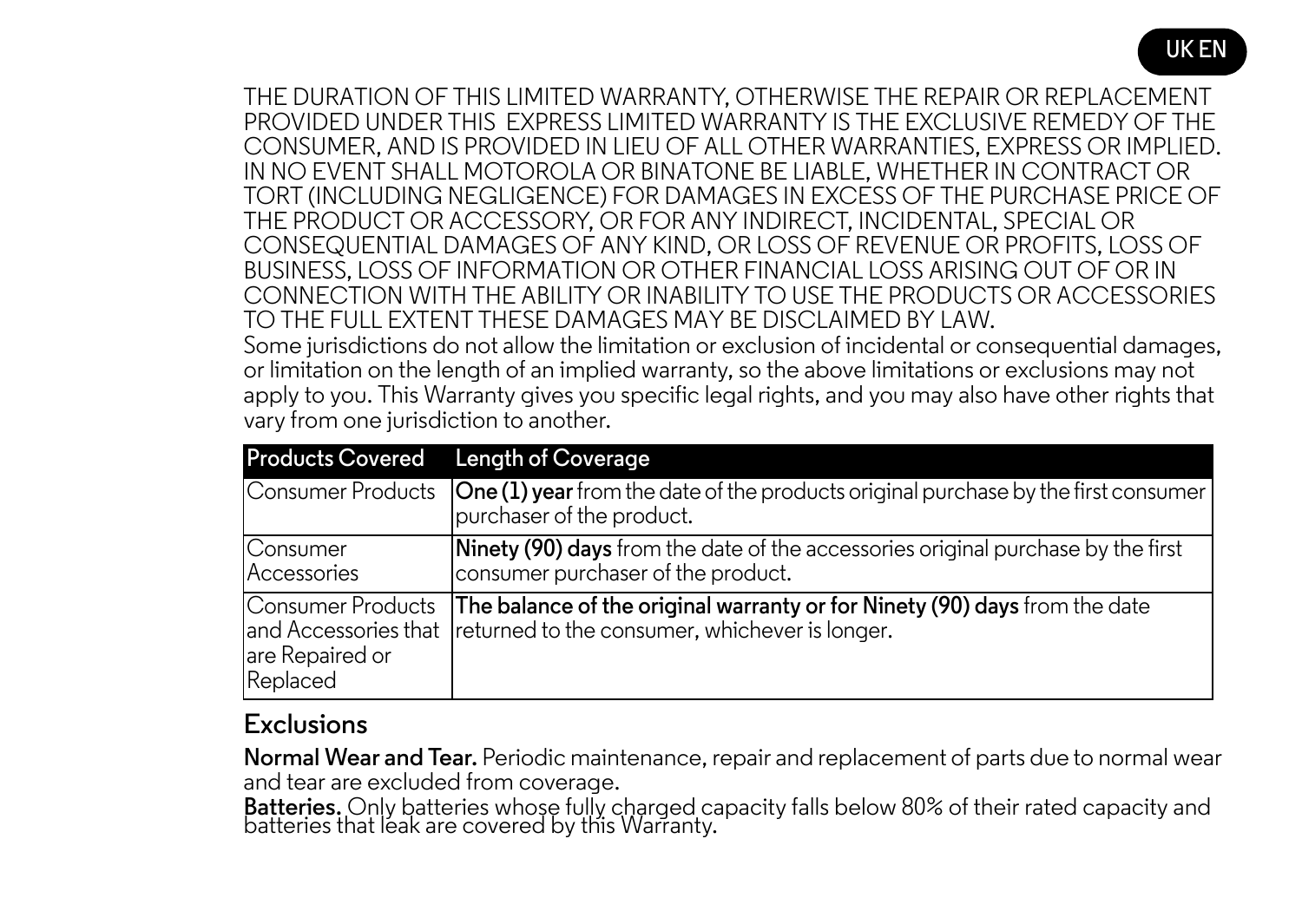

**Abuse & Misuse.** Defects or damage that result from: (a) improper operation, storage, misuse or abuse, accident or neglect, such as physical damage (cracks, scratches, etc.) to the surface of the product resulting from misuse; (b) contact with liquid, water, rain, extreme humidity or heavy perspiration, sand, dirt or the like, extreme heat, or food; (c) use of the Products or Accessories for commercial purposes or subjecting the Product or Accessory to abnormal usage or conditions; or (d) other acts which are not the fault of MOTOROLA or BINATONE, are excluded from coverage. **Use of Non-Motorola branded Products and Accessories.** Defects or damage that result from the use of Non-Motorola branded or certified Products or Accessories or other peripheral equipment are excluded from coverage.

**Unauthorized Service or Modification.** Defects or damages resulting from service, testing, adjustment, installation, maintenance, alteration, or modification in any way by someone other than MOTOROLA, BINATONE or its authorized service centers, are excluded from coverage. **Altered Products.** Products or Accessories with (a) serial numbers or date tags that have been removed, altered or obliterated; (b) broken seals or that show evidence of tampering; (c) mismatched board serial numbers; or (d) nonconforming or non-Motorola branded housings, or parts, are excluded from coverage.

**Communication Services.** Defects, damages, or the failure of Products or Accessories due to any communication service or signal you may subscribe to or use with the Products or Accessories is excluded from coverage.

#### **How to Obtain Warranty Service or Other Information?**

To obtain service or information, please call:

#### **+44 (0) 844 557 0890 (UK only) +44 (0) 8187 62092 (ROI)**

You will receive instructions on how to ship the Products or Accessories at your expense and risk, to a BINATONE Authorized Repair Center. To obtain service, you must include: (a) the Product or Accessory; (b) the original proof of purchase (receipt) which includes the date, place and seller of the Product; (c) if a warranty card was included in your box, a completed warranty card showing the serial number of the Product; (d) a written description of the problem; and, most importantly; (e) your address and telephone number.